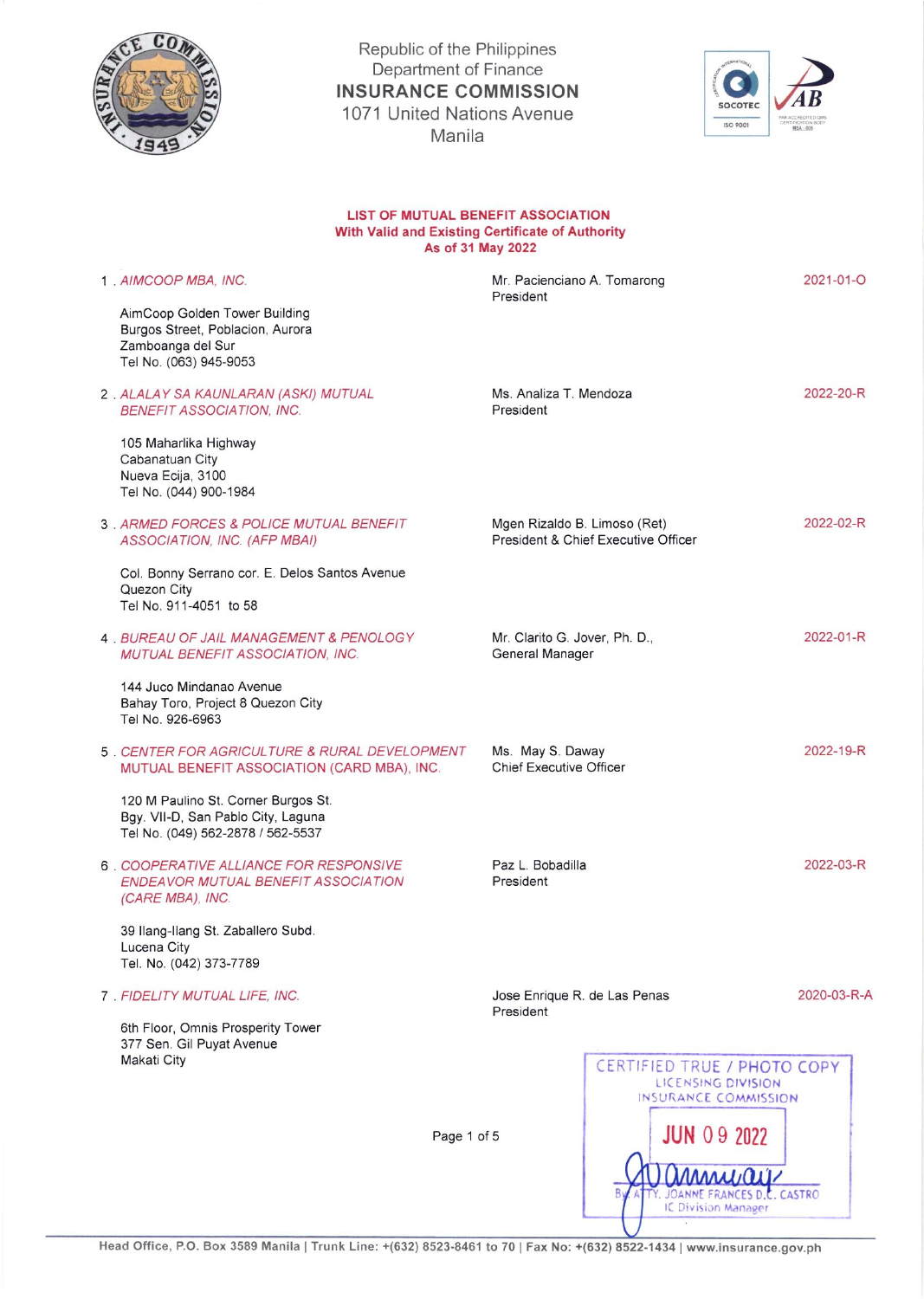|  |                                                                                                                                                                          |             | President                                      |                                                   |           |
|--|--------------------------------------------------------------------------------------------------------------------------------------------------------------------------|-------------|------------------------------------------------|---------------------------------------------------|-----------|
|  | Unit 812 Philippine Axa Life Centre<br>Ayala Avenue corner Gil Puyat<br>Makati City<br>Tel No: 759-4200/884-1713/887-7343/887-8191                                       |             |                                                |                                                   |           |
|  | 9 . KASAGANA-KA MUTUAL BENEFIT<br><b>ASSOCIATION, INC.</b>                                                                                                               |             | Mr. Silvida R. Antiquera<br>General Manager    |                                                   | 2022-08-R |
|  | 5 Matimpiin Street Brgy. Pinyahan<br>Quezon City<br>Tel. No. 431-8864                                                                                                    |             |                                                |                                                   |           |
|  | 10 . KATILINGBANONG KAANGAYAN PARA<br>SAKASEGURONG UG KALAMBUAN-MUTUAL<br><b>BENEFIT ASSOCIATION, INC.</b><br>(formerly: RBT-Mutual Benefit Association (RBT-MBA), Inc.) |             |                                                | CEO- Ms. Loraine B. Templado                      | 2022-27-R |
|  | Sebastian Bldg., Tiano-Echem Sts.,<br>Cagayan de Oro City<br>Tel. No. (088) 856-3503                                                                                     |             |                                                |                                                   |           |
|  | 11 . KAZAMA GRAMEEN (KGI) MUTUAL<br>BENEFITS ASSOCIATION, (KGI-MBA) INC.                                                                                                 |             | Ms. Leticia Castillo<br>President              |                                                   | 2022-24-R |
|  | Block 12, Lot 25, Sta. Monica Subd.,<br>Subic, Zambales                                                                                                                  |             |                                                |                                                   |           |
|  | 12. KCCDFI MUTUAL BENEFIT ASSOCIATION, INC.<br>2nd Floor, KCCDFI Building                                                                                                |             | Ms. Ellen M. Nenitez<br>President              |                                                   | 2022-17-R |
|  | <b>MCLL Highway Guiwan</b><br>Zamboanga City<br>Tel No. 062-990-2429                                                                                                     |             |                                                |                                                   |           |
|  | 13 . KNIGHTS OF COLUMBUS FRATERNAL<br><b>ASSOCIATION OF THE PHILIPPINES</b>                                                                                              |             | Rene V. Sarmiento<br>President                 |                                                   | 2022-06-R |
|  | KCFAPI Center, Gen. Luna cor.<br>Sta. Potenciana Streets<br>Intramuros, 1002 Manila<br>Tel No. 527-2223    Fax No. 527-2235; 527-2228                                    |             |                                                |                                                   |           |
|  | 14 . LAKAN MUTUAL BENEFIT ASSOCIATION, INC.                                                                                                                              |             | PCSUPT. Tomas G. Rentoy III (Ret.)<br>Chairman |                                                   | 2020-03-O |
|  | Unit 110, 145 Union Square Condominium,<br>15th Avenue, Cubao, Quezon City                                                                                               |             |                                                |                                                   |           |
|  | 15 . MERALCO EMPLOYEES MUTUAL AID AND<br><b>BENEFITS ASSOCIATION, INC.</b>                                                                                               |             | Gregorio P. Figueroa, Jr.<br>General Manager   |                                                   | 2022-09-R |
|  | Employee Services Building, Meralco Compound<br>Ortigas Center, Pasig City<br>Tel No. 622-6993 ; 622-6994                                                                |             |                                                | CERTIFIED TRUE / PHOTO COPY<br>LICENSING DIVISION |           |
|  |                                                                                                                                                                          | Page 2 of 5 |                                                | INSURANCE COMMISSION                              |           |
|  |                                                                                                                                                                          |             |                                                | <b>JUN 09 2022</b>                                |           |

By: Al IV. JOANNE FRANCES D.C. CASTRO<br>IC Division Manager

 $\hat{k}$